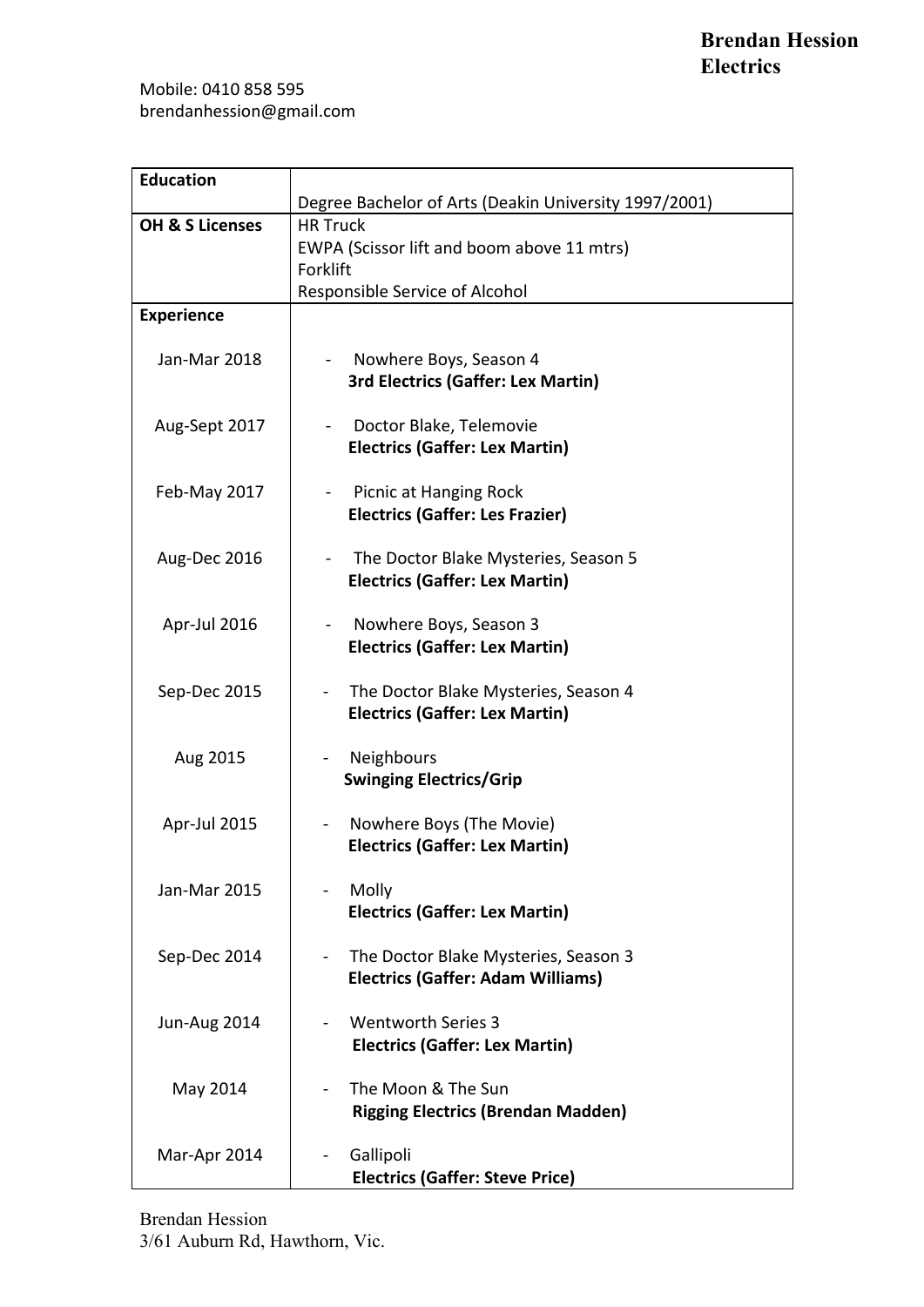| Sep-Dec 2013 | - Wentworth Series 2<br>3rd Electrics (Gaffer: Lex Martin)                                        |
|--------------|---------------------------------------------------------------------------------------------------|
| 2013         | - VCA Short films:<br>-Memento Mori<br>Gaffer<br>-Timer<br>Gaffer<br>-Glamour and Glitz<br>Gaffer |
| 2012-2013    | - Buchanan Advertising<br><b>Production Assistant</b>                                             |
| 2013         | - Feature Film 'The Stolen'<br><b>Best Boy, Electrics (Gaffer: Ziggy Zagami)</b>                  |
| 2012         | My Kitchen Rules<br>$\blacksquare$<br><b>Lighting assistant (Gaffer Dan Carr)</b>                 |
| 2012         | 'I, Frankenstein', Feature<br><b>Rigging Electrics (Ants Tullogh)</b>                             |
| 2010         | 'Killer Elite', Feature<br><b>Rigging Electrics (Ants Tullogh)</b>                                |
| 2012         | - Short Film 'Fantasy'<br><b>Best Boy (Gaffer: Dan Carr)</b>                                      |
| 2010-2018    | Microhire<br><b>Audio Visual Technician</b>                                                       |
| 2013-2014    | Safety in Numbers<br>Site Crew - Big Day Out, Soundwave                                           |
| 2008-2013    | <b>Principal Entertainment</b><br>Tour Manager/Artist Driver/Backline/Runner                      |
| 2010-2014    | Axle Event Logistics Pty Ltd<br><b>Production Runner/Artist Driver</b>                            |
|              |                                                                                                   |